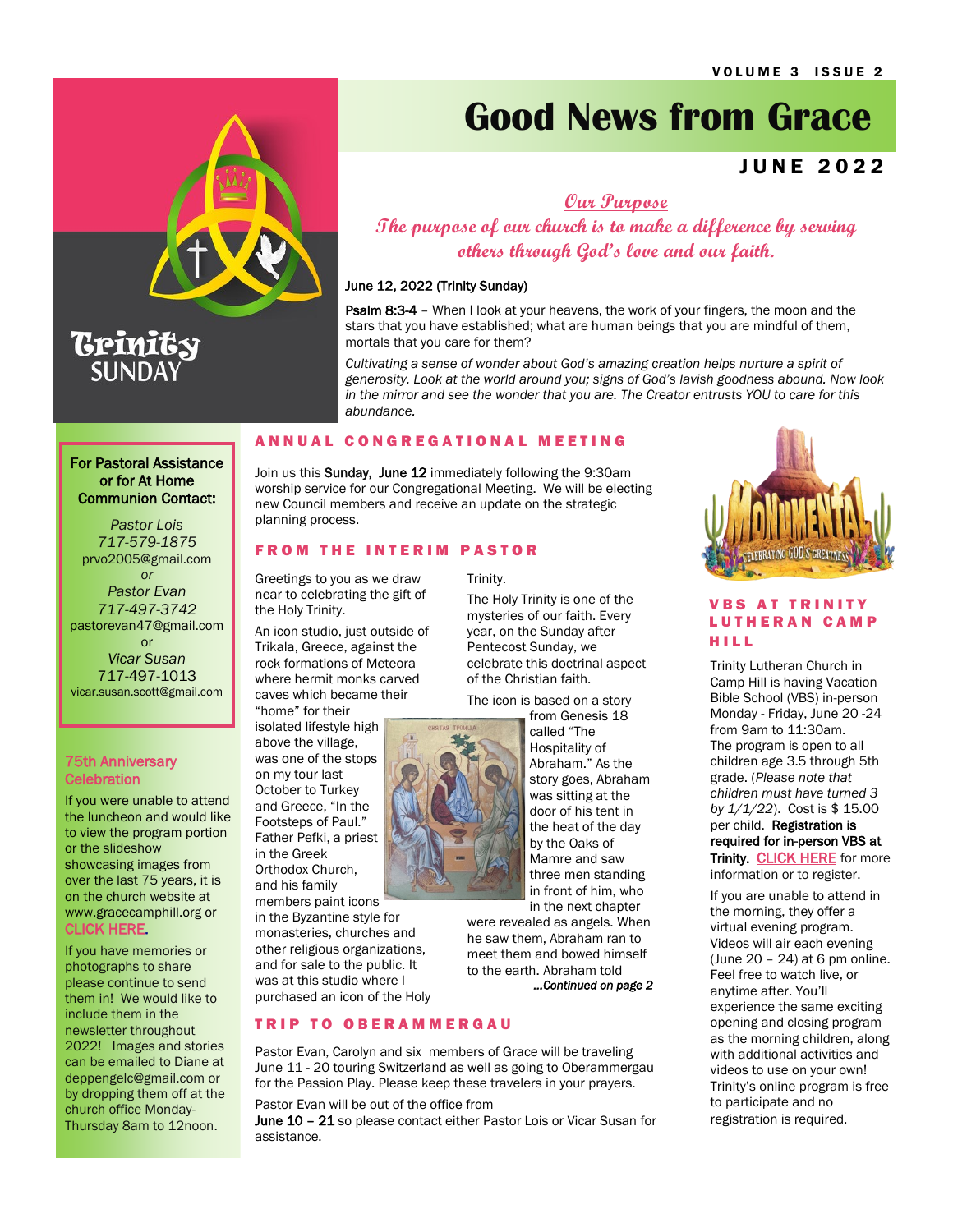# Page 2

#### *Continued from page 1...*

Sarah to make cakes and selected a choice calf from his herd. He set curds, milk and the calf before them, waiting on them under a tree as they ate. One of the angels told Abraham that Sarah would soon give birth to a son. (Read the whole story to learn of Sarah's reaction to this news!)

The Trinity has been the subject of various interpretations over the centuries, but by the 19th-20th century, the consensus among scholars was the following: the three angels who visited Abraham represented the Christian Trinity, "one God in three persons" – the Father, the Son and the Holy Spirit. Art critics believe that this concept was behind the creation of Andrei Rublev's icon. In an effort to uncover the doctrine of the Trinity, Rublev abandoned most of the traditional plot elements (Abraham, Sarah, the scene of the calf's slaughter, the meal) which were typically included in the paintings of the Abraham and Sarah's Hospitality story.

In this icon, the three angels are in silent communion at the center of the painting. The angels create a circle and so, the viewer's eyes cannot stop at any one of the three figures but rather, dwell inside this limited space. The center of the artwork is the cup with the calf's head. It hints at the crucifixion sacrifice and serves as the reminder of the Eucharist. The right hands of the center angel and the one to his left (the viewer's right), gesture toward the cup.

The left angel (viewer's left) symbolizes God the Father. This figure blesses the cup, yet the hand is painted at a distance, as if passing the cup to the central angel. The central angel represents Jesus Christ, who also blesses the cup and accepts it with a bow as if saying, "My Father, if it is possible, let this cup pass

from me; yet not what I want but what you want." (Matthew 26:39).

The nature of each of the three beings is revealed through their symbolic attributes – the house (Father – in my Father's house are many rooms), the tree (Jesus – cross on which he dies and becomes the tree of life), and the mountain (spiritual ascent which we accomplish with the help of the Holy Spirit). The unity of the Trinity's three beings expresses unity and love between all things.

The wings of two angels, the Father and the Son, interlap. The Son's clothing is blue – symbolizing divinity, brown represents the earth – his humanity, and gold speaks of kingship. The wings of the Holy Spirit do not touch the Son's wings; they are divided by the Son's spear. The blue color of the Holy Spirit's robe symbolizes divinity, the green represents new life. The poses and the inclinations of the Holy Spirit and the Son's heads demonstrate their submission to the Father, yet their placement on the thrones at the same level symbolizes equality.

I trust that you enjoyed this tour of an icon, to explore the different levels of symbolism, and to appreciate an artform that is kept alive by studios such as the one that I visited. In one of these articles, I will share more with you about the rock formations at Meteora and the monks who built monasteries, precariously placed on top of the rock formations.

Be blessed, in the name of our Triune God,

Pastor Lois Van Orden





#### GYG Schedule

June 19-25 Confirmation Camp July 23-29 LutheranHANDS

Mission trip to Minneapolis, MN

[CLICK HERE](https://b09c93a5-c12d-425b-9eac-2de470f65c89.filesusr.com/ugd/f68493_630a778947f140e1abb7f6de44fc3f17.pdf) to view the full 2021 - 2022 GYG Schedule.

## Youth Food Cards

In the dollar amounts of \$ 25, \$50, and \$100 are available at the office Monday - Thursday from 8am - 12noon. Contact Chris at 717-737-0439 to let him know when you plan to stop in. Checks should be made to GELC with Youth Food cards on the memo line.

#### Outdoor Movie Night

#### Friday, July 8 8:00pm games & snacks 8:30pm movie

 The Fellowship & Arts Committee will be showing the Disney

animated film Lilo & Stich Bring a chair or

blanket.

and Rita's



Italian Ice will be served

To quote the movie, "Ohana means family. Family means no one gets left behind". So bring your family and friends to enjoy a movie night under the stars.

Please park in the secondary church parking lot or in the street.



# *We hold in prayer especially this week…*

Gladys Cline, Noah Helwig, Elijah C., Sandy Yetter, Russ Weber, Barry Fenicle, Mary Heverling, Mary Ann Osswald, Michael, Danielle Pizzolatto and their children: Dominic, Caroline & Gabriel, Lori Weber, Sue Gasswint, Joe Jackson, Debbie Aldridge, Kay Lee, Yvonne Gettys, Patti Reed, Diane Brokenshire, Sudy Stoll, Keith Downs, Garry Murray, Vernon Frazier, and Dean Jury.

# *We hold in ongoing prayer…*

Darlene M., Margaret Knupp, Kathryn Tuckey, Pastor Molly Haggerty, Frank Blizzard, Gerry & Sara Jane Crawford, Mary Louise Shetter, Charlie Buchanan, Joyce Allan, Sis Hoffman, David Harman III, Howard Lauver, Priscilla Walter, Lesly Richards, Eileen McCann, Mike Lutz, and Destiny Glenn.

# *We also hold our shut-ins in prayer:*

Louis Lore, John Hench, Shirley Hughes, John Shuey, Betty Bennett, and Dick Cromer.

*If you have family members or friends on the prayer list please notify the church office (717-737-0439 or gelc@comcast.net) each month with updates. Your input helps us maintain the prayer list since we are not aware of the changes in the health status of those on the list.* 

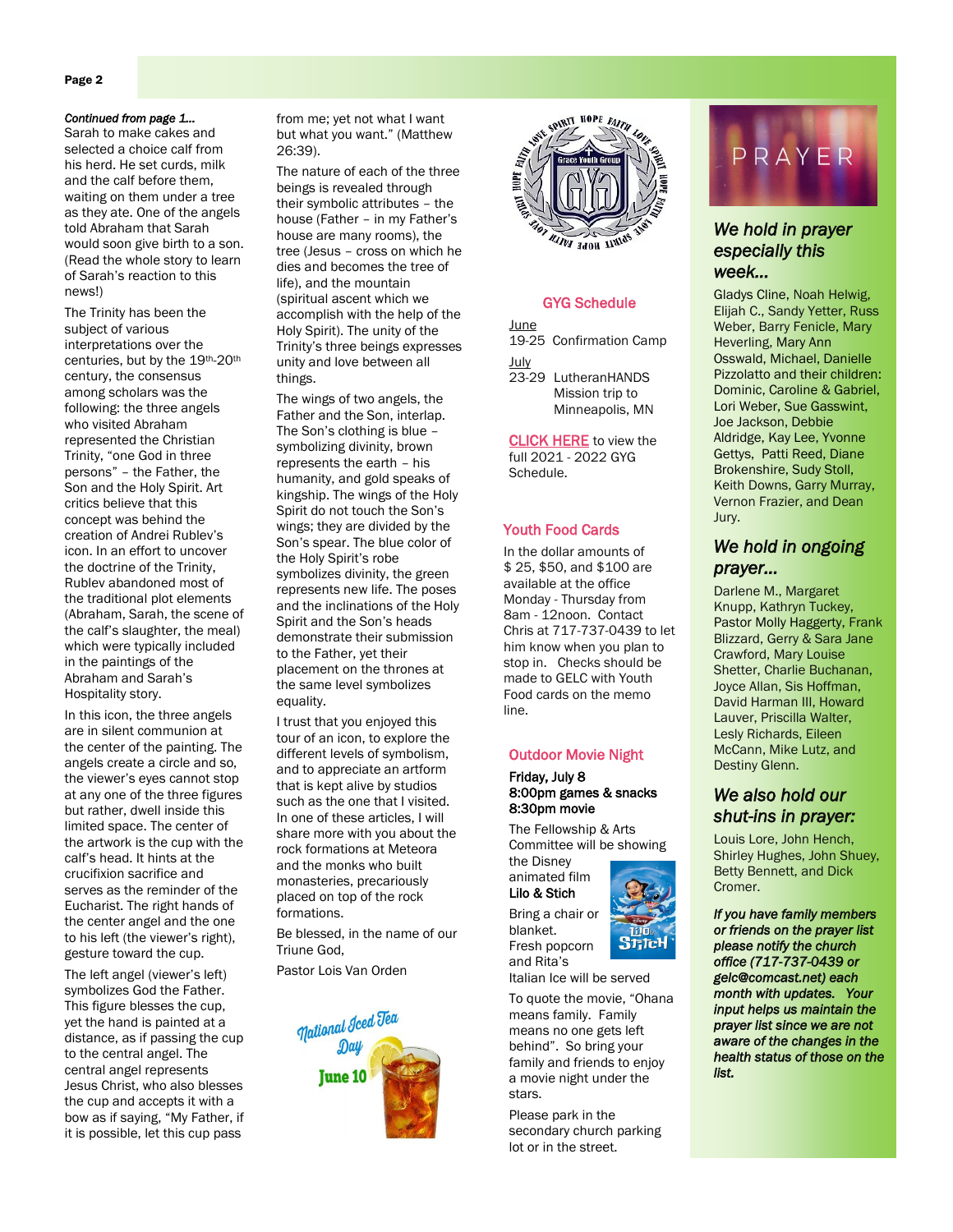

Marta Hamme and Flat Jesus visits Faith Lutheran Church in Franklin, West Virginia.

#### Need A Cane?

Two brand new canes were donated to the Church and are being offered on a first come first serve basis if someone is in need of one. If you are interested please contact the church office Monday - Thursday 8am - 12 noon at 717-737-0439 or gelc@comcast.net.



#### Road Closure

PennDOT will be working on the bridge on Creek Road over the Cedar Run Creek. The roadway will be closed starting Monday, June 13. A temporary traffic light and turning lanes have been added at the intersection of Carlisle Road and Lisburn Road to accommodate the traffic no longer able to use Creek Road. PennDOT anticipates the road to reopen around October 13, 2022.

**[CLICK HERE](https://www.penndot.pa.gov/regionaloffices/district-8/pages/details.aspx?newsid=1696)** to read more information regarding this closure.

# **FROM THE MUSIC TEAM**

#### Hello Grace,

Sunday, June 12th marks our celebration of Holy Trinity Sunday during which we will be singing the beloved hymn, "Holy, Holy, Holy." We wanted to provide you with some interesting background information regarding this well-known hymn.

The tune name refers to the melody (pitches and rhythms) which was composed by John B. Dykes. This melody is named NICAEA after the Council of Nicaea (A.D. 325) at which church leaders began to formulate the doctrine of the Trinity. NICAEA is considered to be the finest tunes composed by John B. Dykes and the only one of his many tunes that closely resembles the style of the Lutheran chorale. John B. Dykes studied violin, piano, and organ. He became the organist at St. John's in Hull, England at the young age of 10 years old. He received a classics degree from St. Catherin College. He eventually became the precentor (someone who prepares/organizes music for worship and cantors the service) and choir director at Durham Cathedral. In his later years, he served the parish of St. Oswald in Durham. Over his lifetime, he composed more than 300 hymns.

The text (lyrics) for Holy, Holy, Holy comes from Reginald Heber. Reginald Heber was born in Cheshire, England, in 1783. In 1807, Reginald Heber wrote "Holy, Holy, Holy" while serving as vicar of Hodnet, Shropshire, England. He was the first to organize a hymnal ordering the hymns around the church calendar. Heber was the Anglican bishop over all of British India from 1823-1826. He worked tirelessly to build a training school for local clergy and traveled extensively around India preaching the gospel.

What makes this hymn so special? First, the rhyme scheme is unique since all four lines of each stanza rhyme with the word "holy." Another interesting characteristic to note is that the tune begins with the interval of a rising third. This means the distance between the first pitch and the next changed pitch is exactly the distance of a third. For those of you that understand or have brief knowledge of the order of solfege (Do, Re, Mi, Fa, Sol, La, Ti and Do), this is the distance from Do to Mi. It is believed that Dykes did this to symbolize the Trinity. While most hymnals have transposed the key from its original E major to the current D major, the melody, harmony, and rhythm is still the same as Dyke's original manuscript. Below, you will find a picture of John B. Dykes, a picture of the original handwritten text of Reginald Heber, and a picture of Reginald Heber.

#### Blessings,

Kristopher and Emily Hartman







#### JUNE BOOK CLUB: THE CHANGE BY KIRSTEN MILLER

The June Book Club will meet on June 28, 2020 at 7pm via Zoom to discuss this month's book "The Change" by Kirsten Miller. Melinda Bechtel will be leading the discussion.

## Book Description

When midlife changes give three different women special powers, they come together to solve the murder of a teenage girl whom the police have written off as a drug- addicted sex worker—an investigation leading to a world of

stupendous wealth where rules don't apply.

Kirsten Miller is a groundbreaking feminist author in YA literature, best known for her popular Kiki Strike series. In addition to writing novels, Kirsten spent twenty-five years as a strategist in the advertising industry. During that time she worked for some of the largest agencies in the world, as well as boutique agencies and an eight-person start up.

She's proud to have quit at least two of those jobs over ads and incidents described in *The Change.*

"Searing and witty and full of so much warranted rage. This was a book I didn't know I was aching for. I cheered on every page." — Erin A. Craig, *New York Times* bestselling author of *House of Salt and Sorrows* and *Small Favors*

**CLICK HERE** for Zoom log in information.